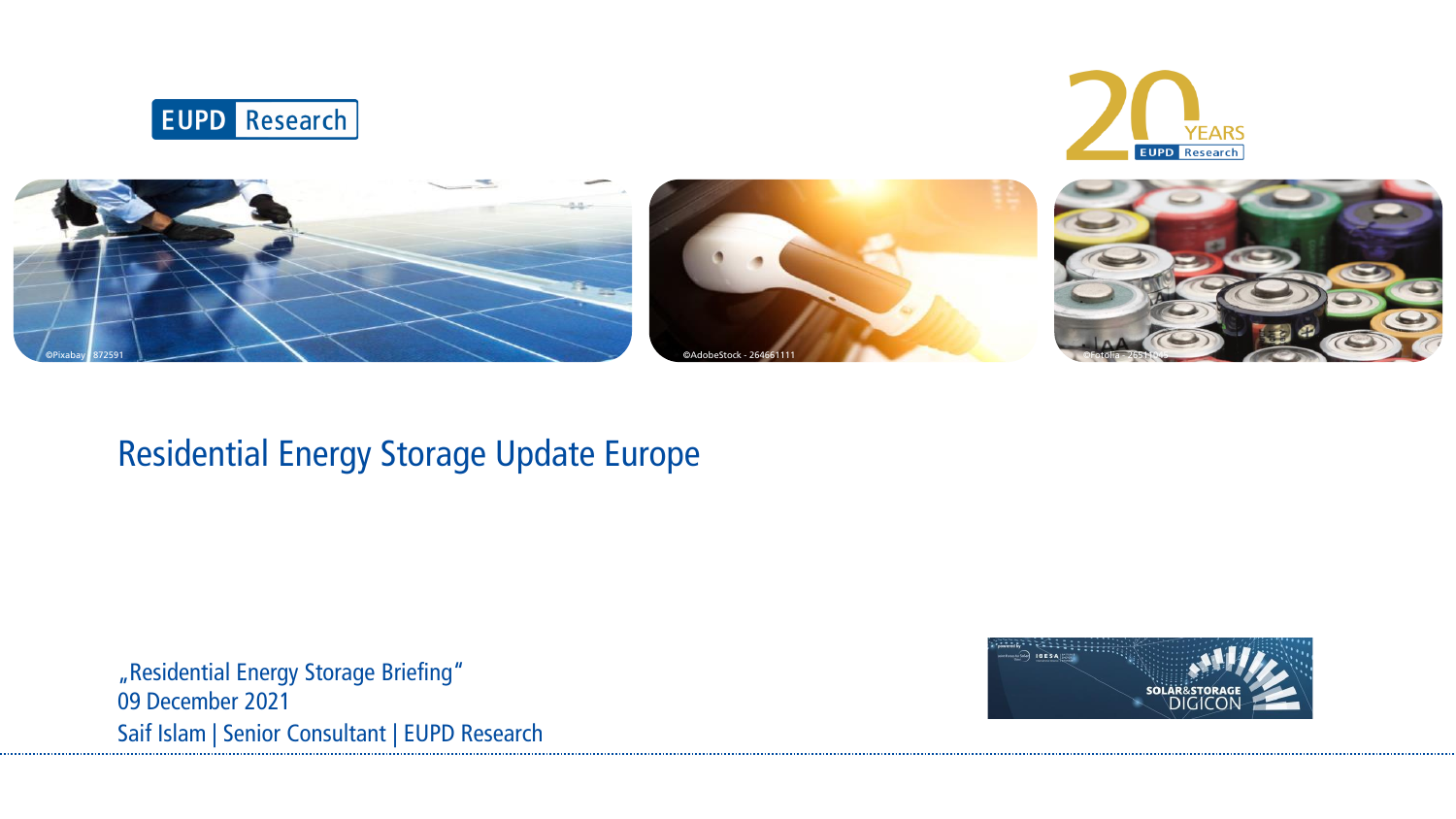- About EUPD Research
- $\div$  The European EES Market
- the EndCustomerMonitor 11.0





......................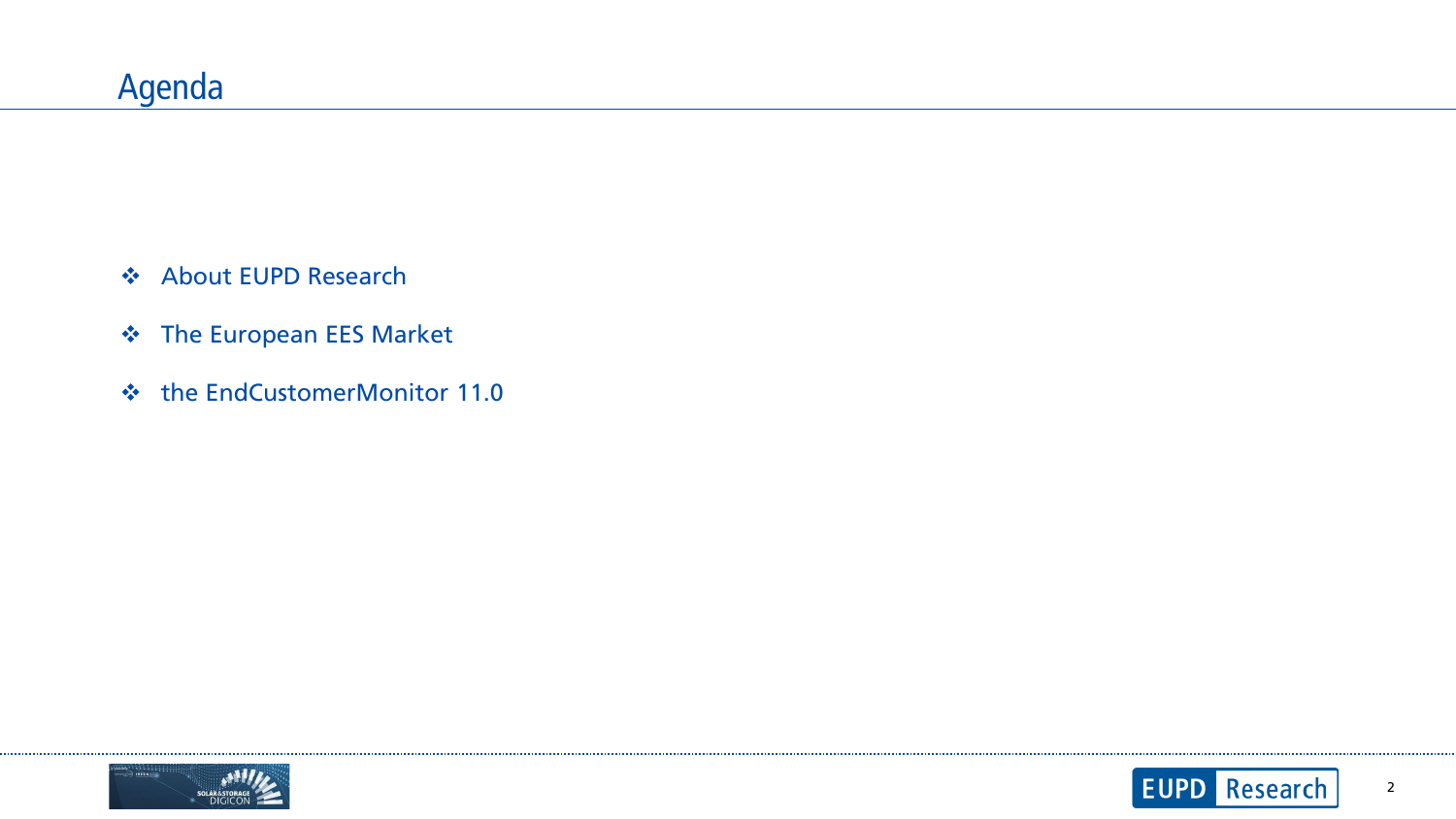## About EUPD Research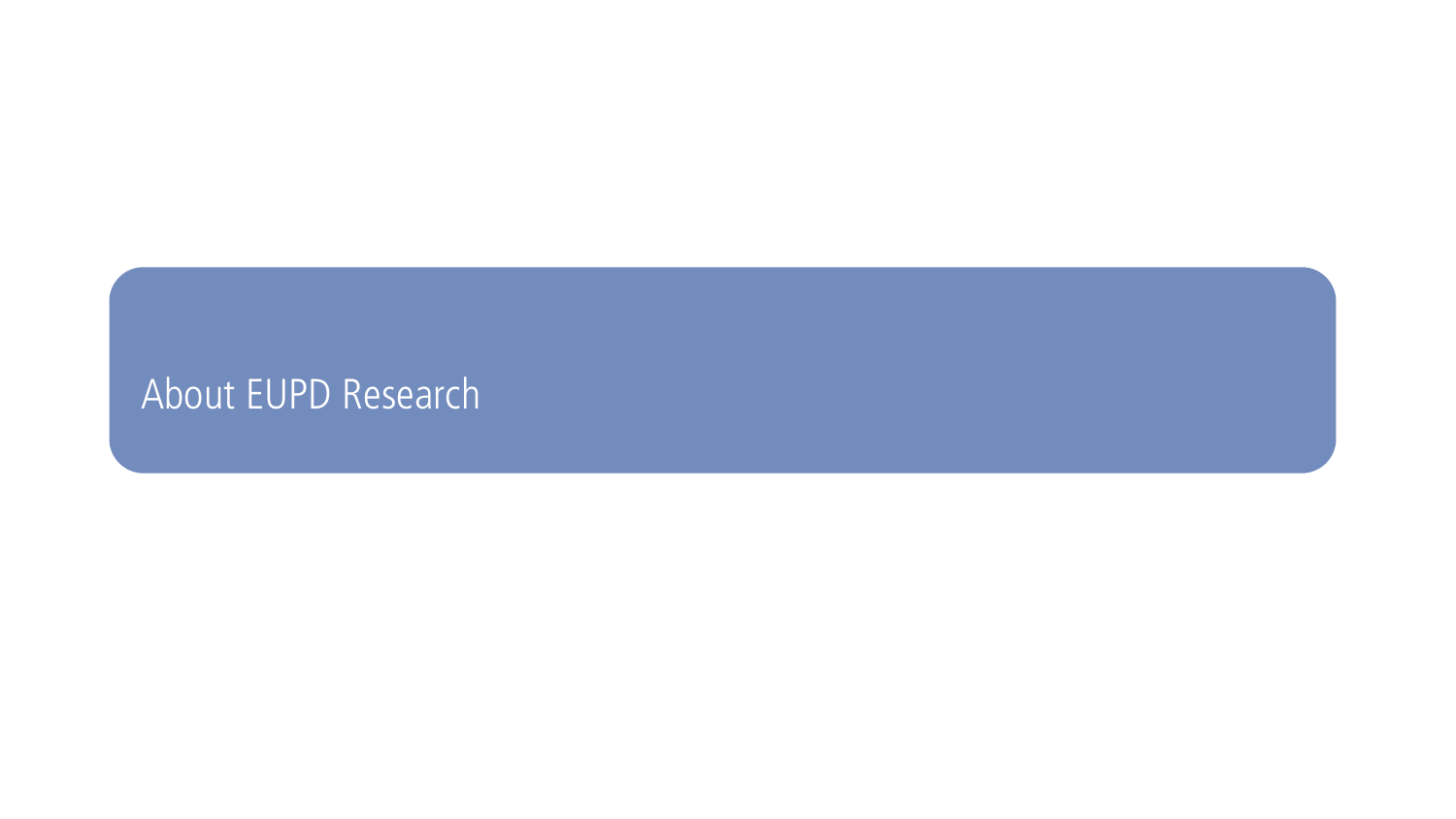## EUPD Research: The B2B Specialist for International Market Research

## **EUPD** Research

#### Market Research

- **Endcustomer Monitor**
- Global PV InstallerMonitor
- **Business/Industry Monitor**

## **EUPD Cert**

- **Customer Satisfaction**
- **Top PV Supplier**
- **Top Brand PV**



#### **Certification CERTIFIC CONSULTER CONSULTING**

- **EXECUTE: Customer Satisfaction**
- **Market Analysis**
- **Workshops**









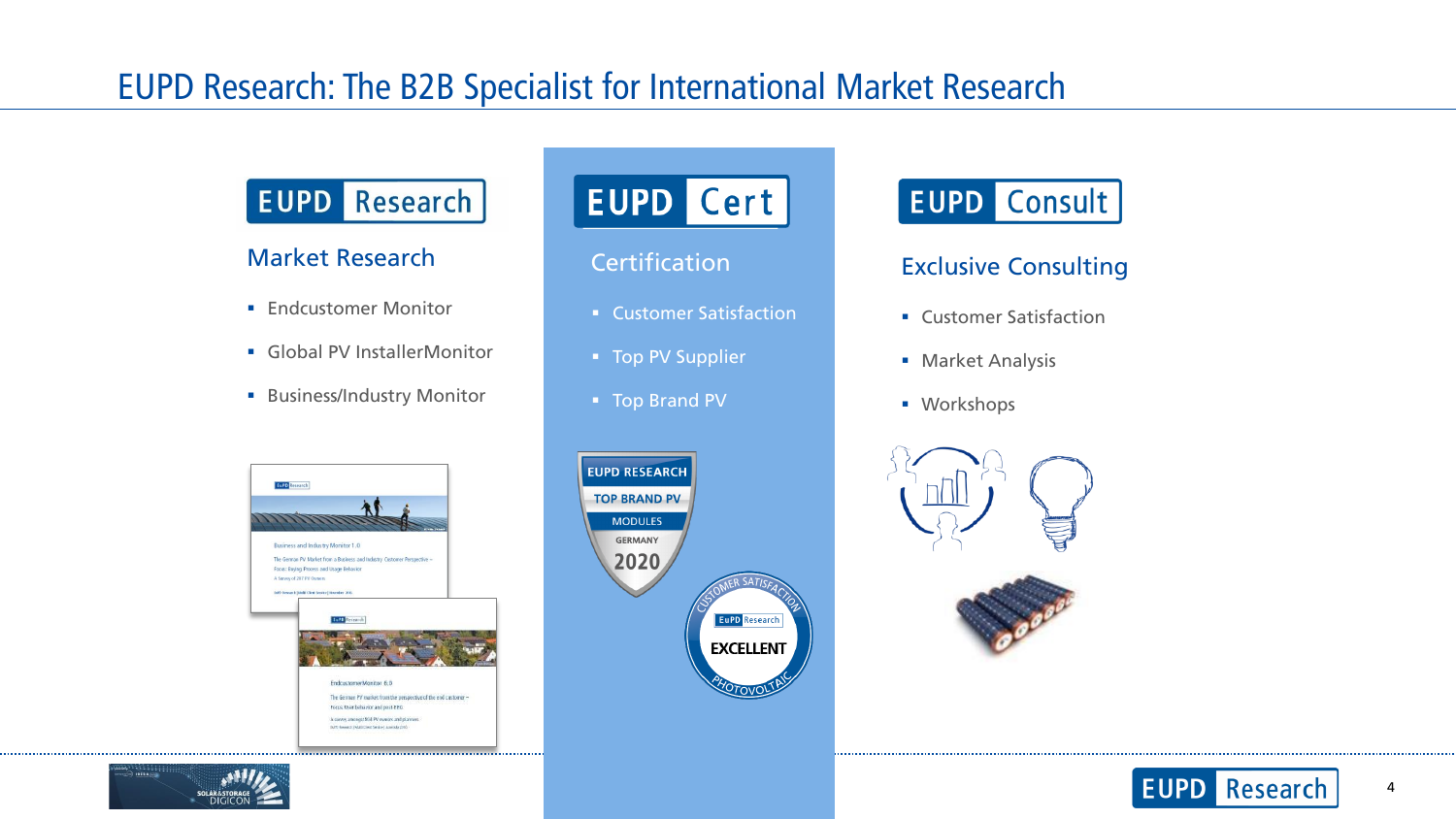EUPD Research: References (Extract)





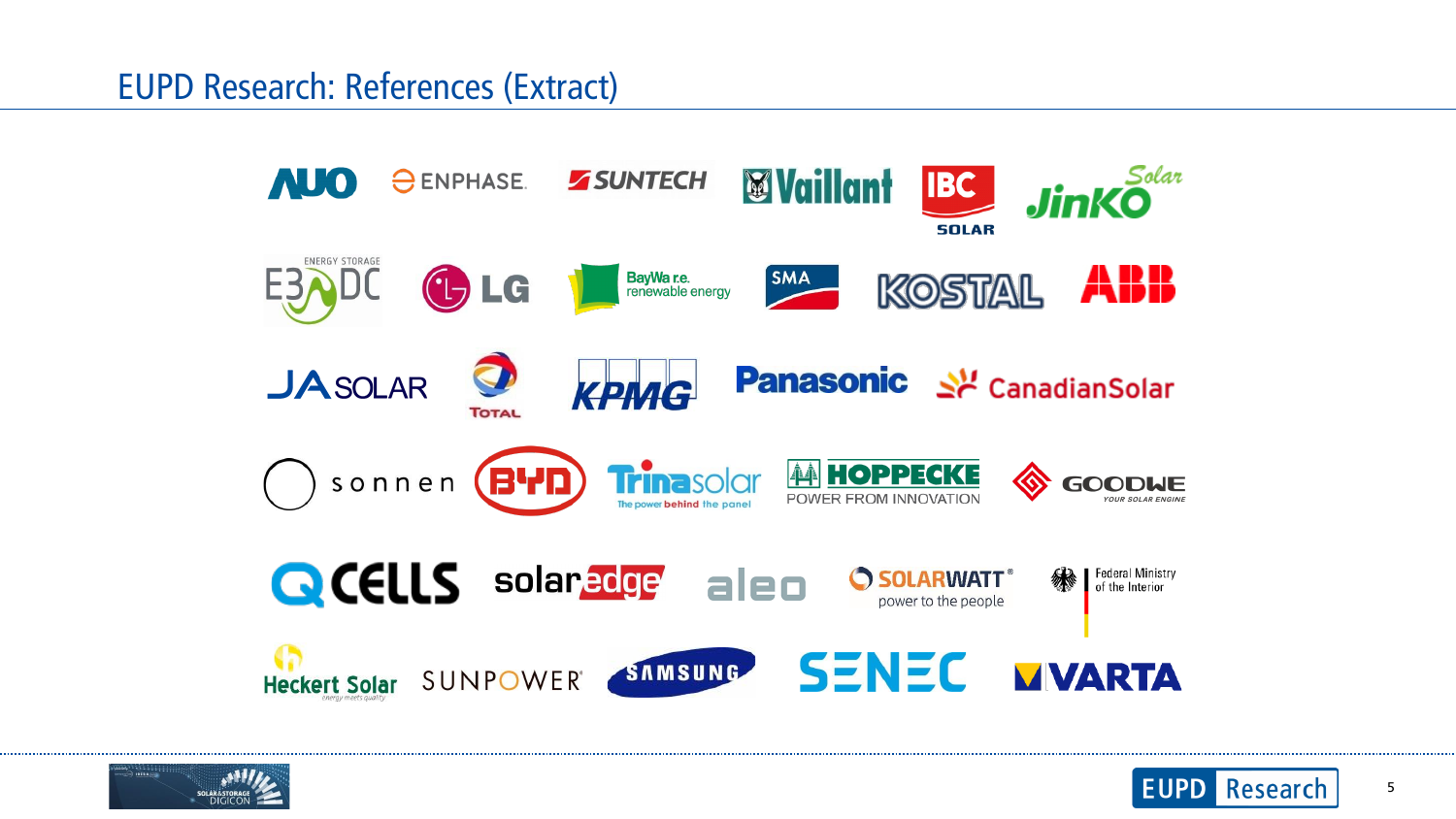# The European EES Market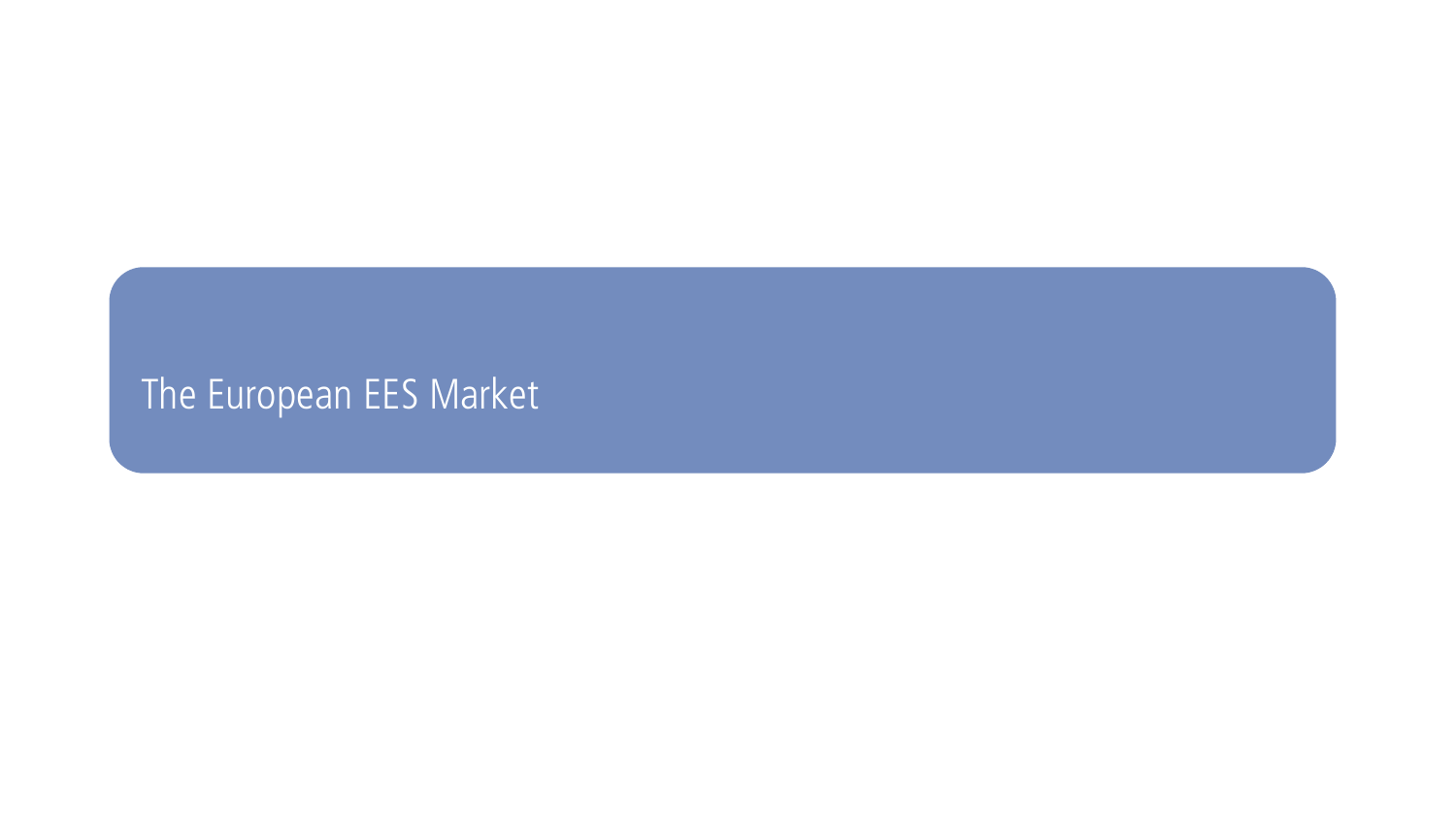

All over Europe around 1.3 million new residential PV installations are expected by the end of 2021.

Based on the number of new residential installations, the Netherlands are going to be the front-runner ahead of Germany.



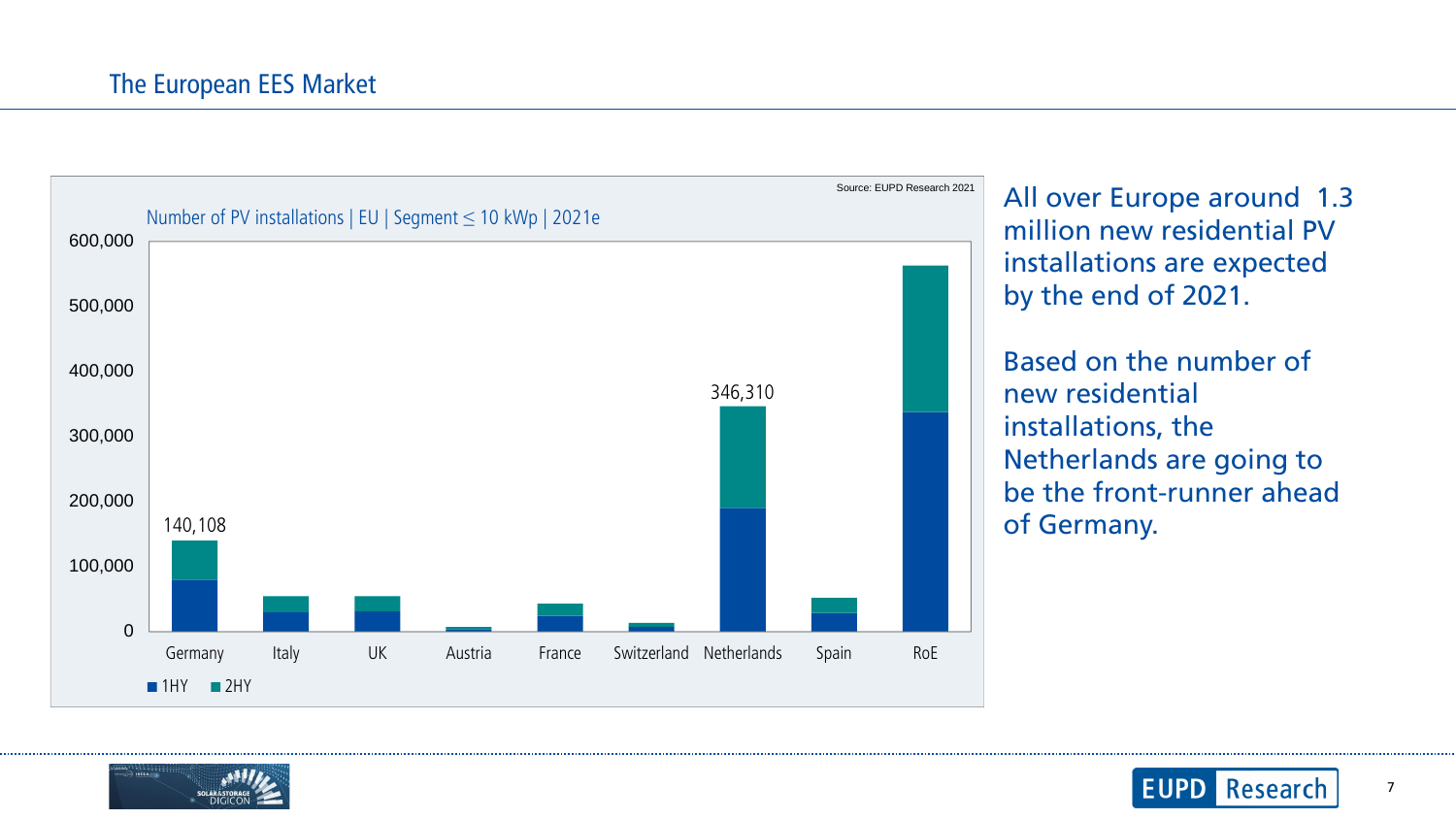

In regards to the installed capacity of residential systems, the Dutch market again is slighty in front of the German market.

All over Europe, a total capacity of 4.8 GW of new residential installations are expected by the end of 2021.





8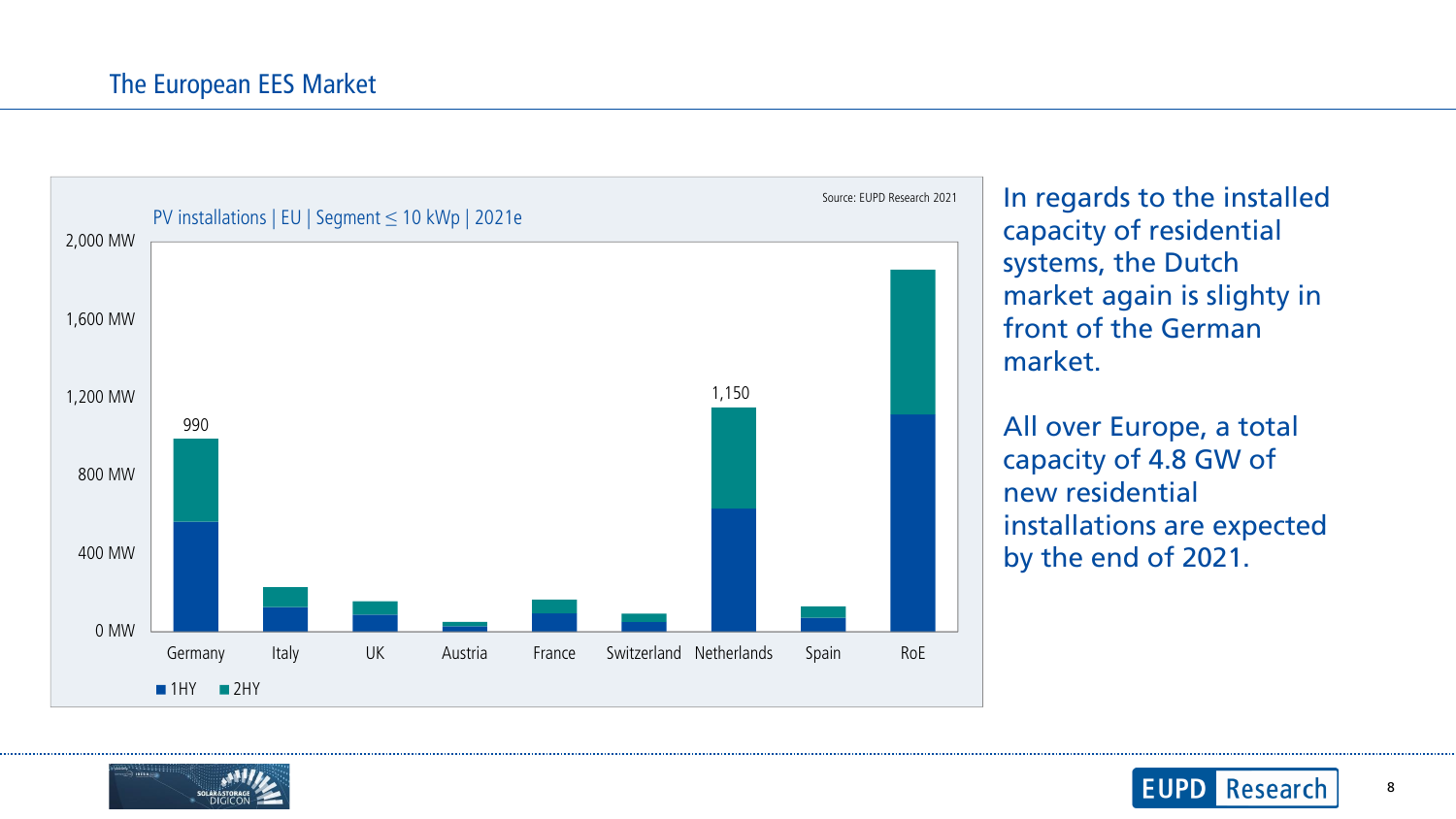|                                | Residential PV systems                                                                                                                                                                                                                                                                                                                                                                                                                                                   | Home energy storage                                                                                                                             |
|--------------------------------|--------------------------------------------------------------------------------------------------------------------------------------------------------------------------------------------------------------------------------------------------------------------------------------------------------------------------------------------------------------------------------------------------------------------------------------------------------------------------|-------------------------------------------------------------------------------------------------------------------------------------------------|
| <b>Framework</b><br>conditions | Several PV support schemes in place: investment support,<br>tax rebates, net metering                                                                                                                                                                                                                                                                                                                                                                                    | Households send surplus energy back to the grid receiving<br>a credit<br>in max. case, the energy bill is reduced to zero                       |
| Impact                         | The net metering scheme is the major driver being<br>responsible for the strong residential PV growth in the<br><b>Netherlands</b>                                                                                                                                                                                                                                                                                                                                       | The net metering scheme was recently maintained until<br>2023 under current conditions, which massively lowers<br>incentives for energy storage |
| Outlook                        | Net metering will be phased out until 2031 including gradually lower tariffs from 2023 ongoing<br>In long-term perspective the fiscal incentives for residential PV are expected to be gradually reduced encouraging self-consumption<br>Overall, the residential PV segment is expected to see further growth<br>Due to the net metering developments residential energy storage will initially be a niche but is expected to become more relevant from<br>2023 ongoing |                                                                                                                                                 |



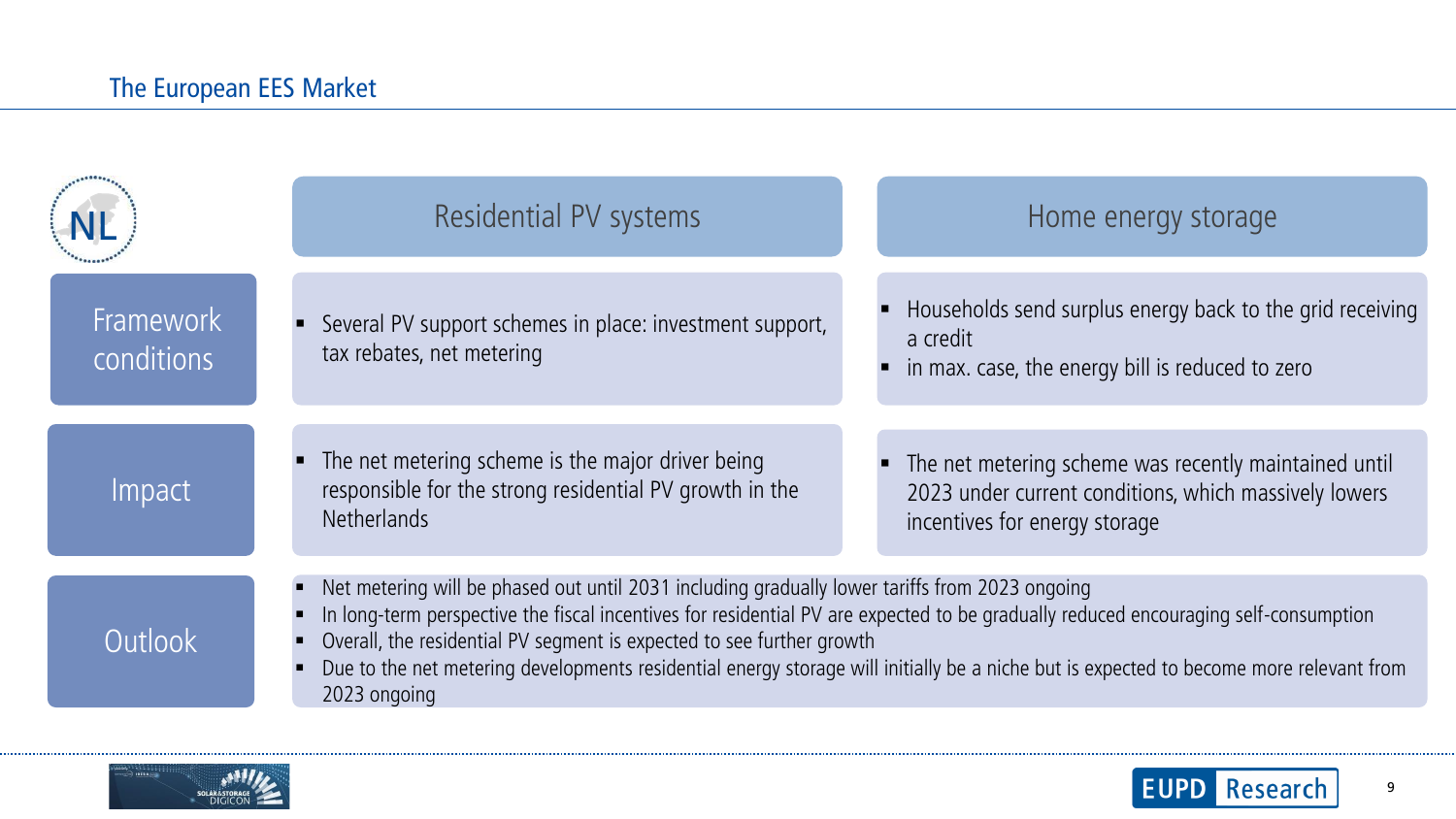|                                | <b>Residential PV systems</b>                                                                                                                                                                                 | Home energy storage                                                                                                                                                                          |
|--------------------------------|---------------------------------------------------------------------------------------------------------------------------------------------------------------------------------------------------------------|----------------------------------------------------------------------------------------------------------------------------------------------------------------------------------------------|
| <b>Framework</b><br>conditions | Rising electricity prices<br>Several federal states started investment support schemes for<br>energy storage installations<br>PV obligation for new (residential) buildings in some cities &<br>states        | Expiry of FIT starts in 2021 leading to existing residential<br>PV installations (installed 20 years ago) having to realize<br>new business cases e.g. self-consumption including<br>storage |
| Impact                         | Level of uncertainty has reduced significantly<br>Even better investment conditions for energy storage                                                                                                        | Growing demand in the residential storage segment:<br>business case optimization of self-consumption with<br>storage                                                                         |
| Outlook                        | Stable and strong growth in residential storage installations<br>Especially storage installations alongside former FiT-PV installations could additionally boost the market from 2021 on ('retrofit storage') |                                                                                                                                                                                              |



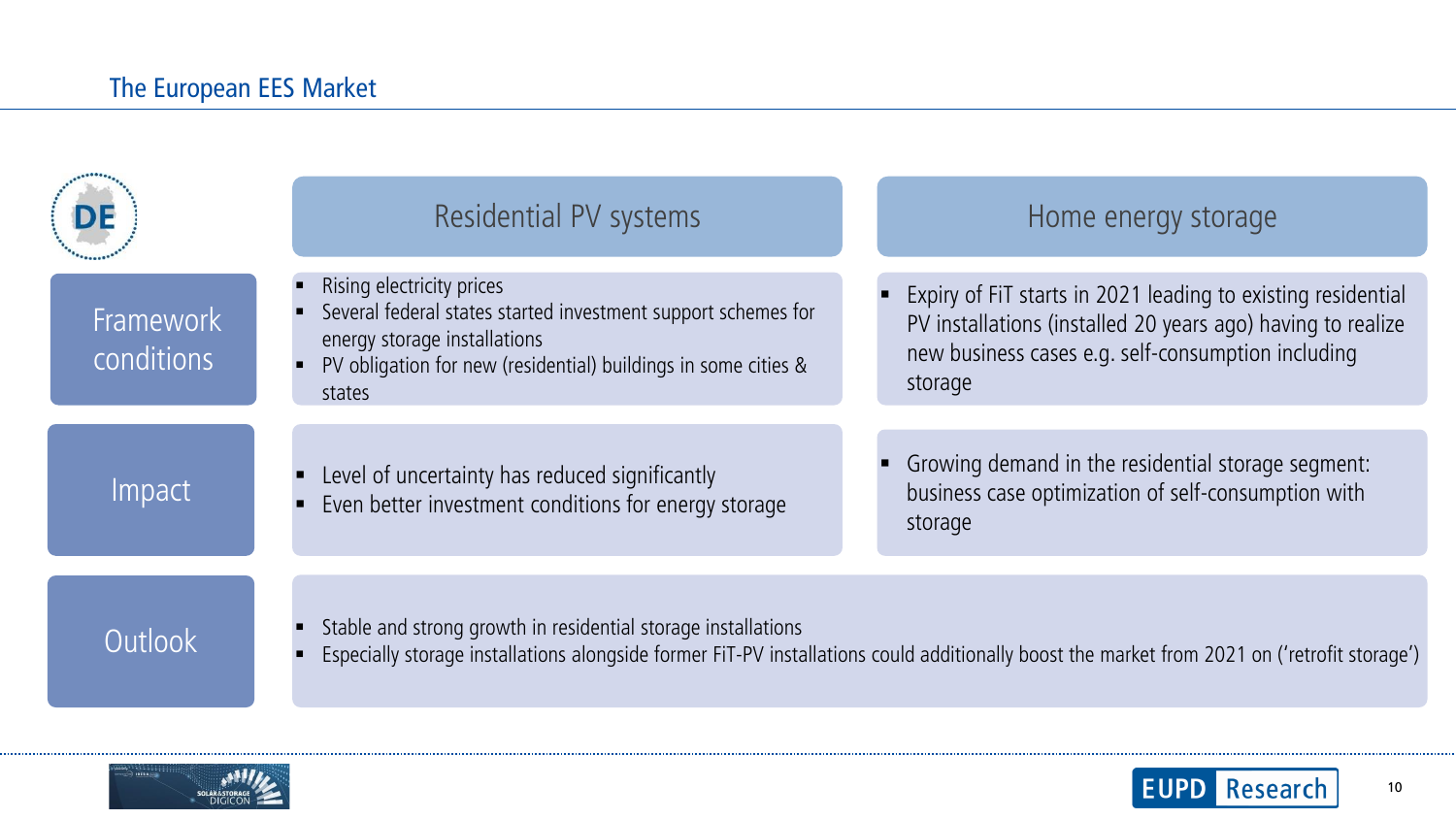

Germany is clearly dominating the European market of residential energy storage systems. Italy is going to reach 28,000 EES installations this year. For the Netherlands only a small number of residential EES is forecasted.



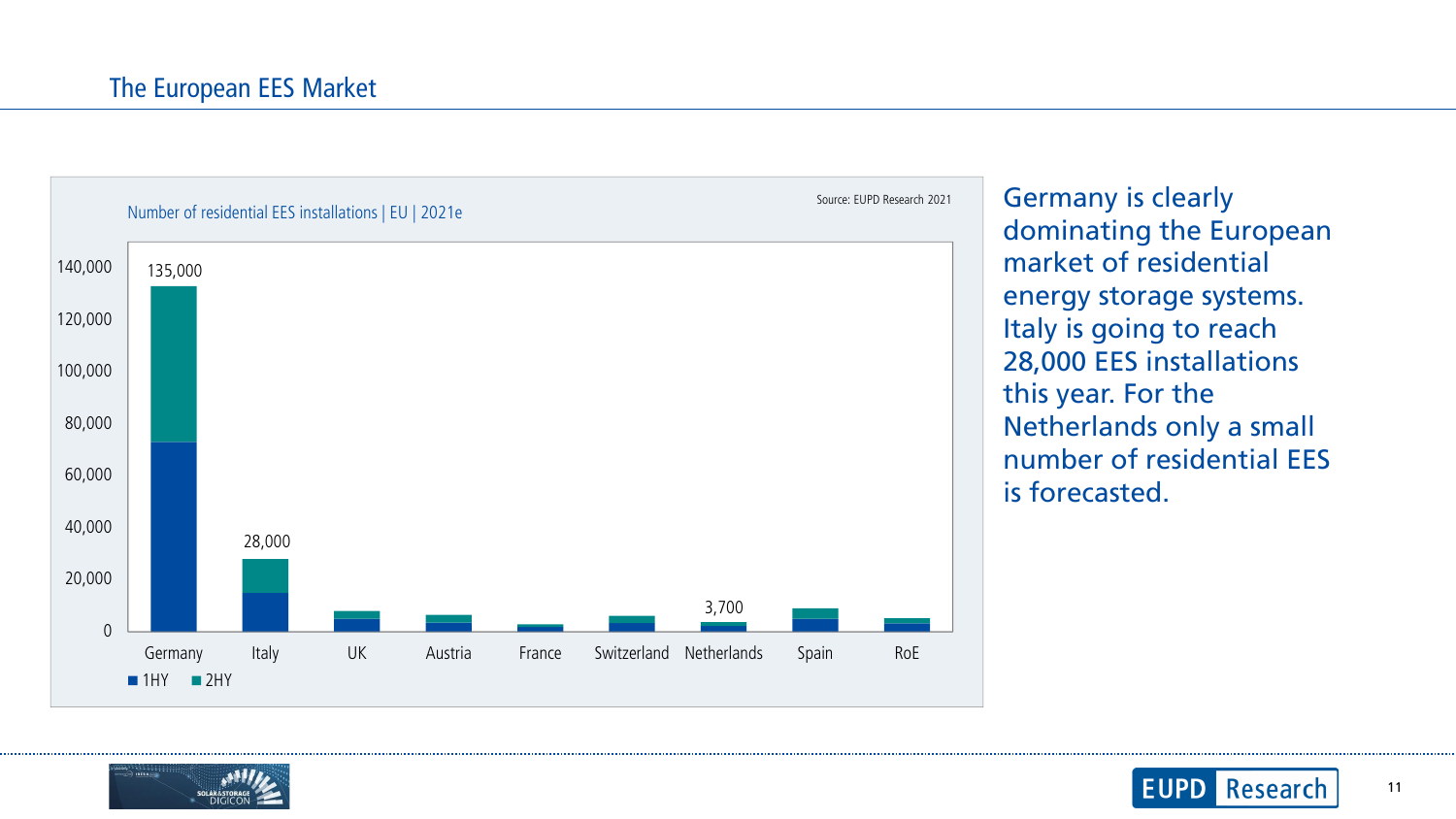## the EndCustomerMonitor 11.0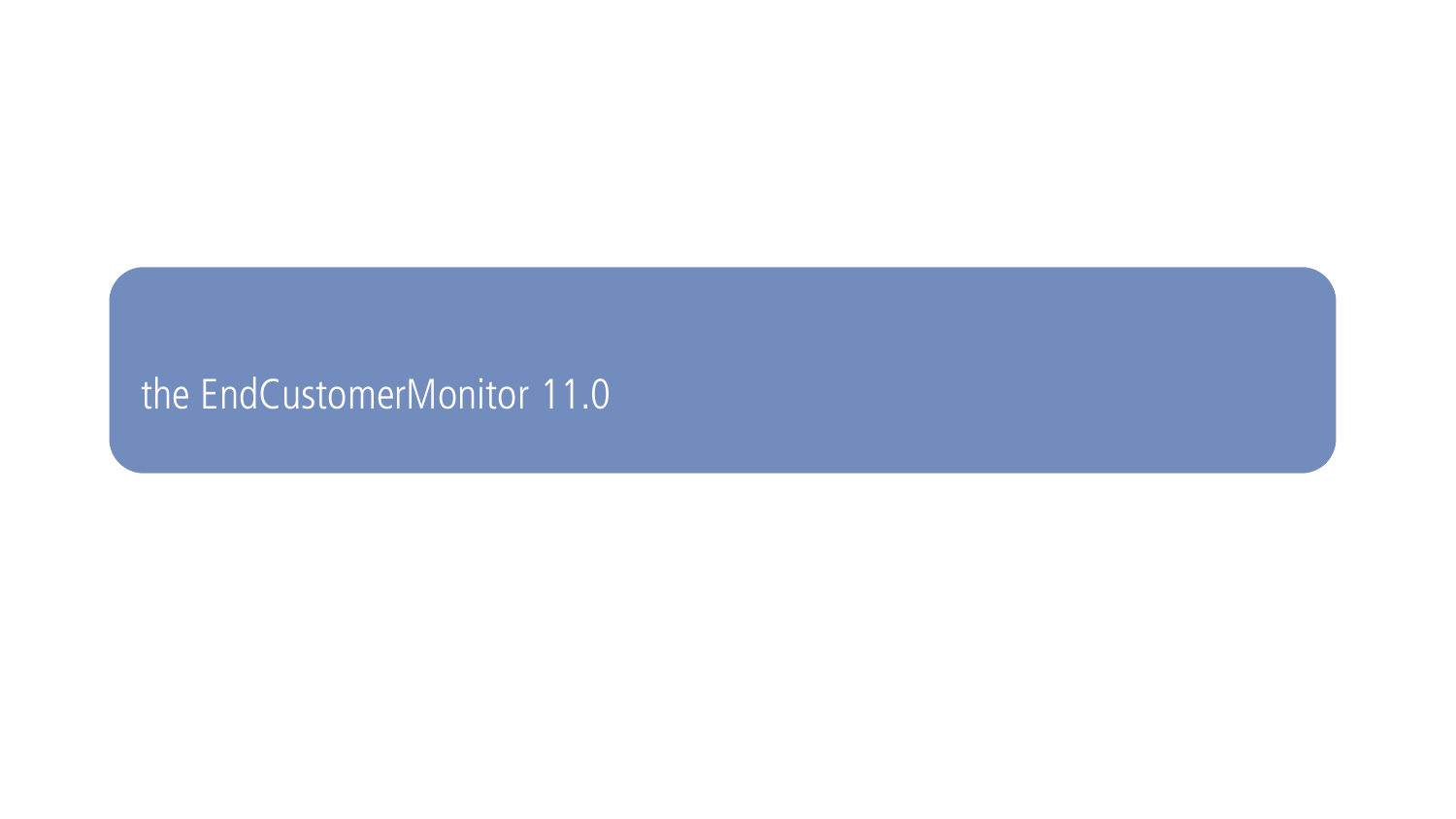#### EndCustomerMonitor 11.0 - Description of Head Groups

Data of the EndCustomerMonitor was analyzed and displayed according to different head groups. A total of six head groups were defined with the year of the installation of the PV system as the starting point. The study at hand will present among others analyses with respect to these determined head groups.

| Owners          | Installation until 2008 | Owners of PV systems installed until 2008                                                     |
|-----------------|-------------------------|-----------------------------------------------------------------------------------------------|
|                 | 2009-2011               | Owners of PV systems installed between 2009 and 2011                                          |
|                 | 2012-2016               | Owners of PV systems installed between 2012 and 2016                                          |
|                 | 2017-2020               | Owners of PV systems installed between 2017 and 2020                                          |
|                 | Installation in 2021    | Owners of PV systems installed or planned to be installed in 2021                             |
| <b>Planners</b> | Planners                | Planners who intend to invest in a PV system (by 2022, 2023 to 2026, the<br>earliest by 2027) |



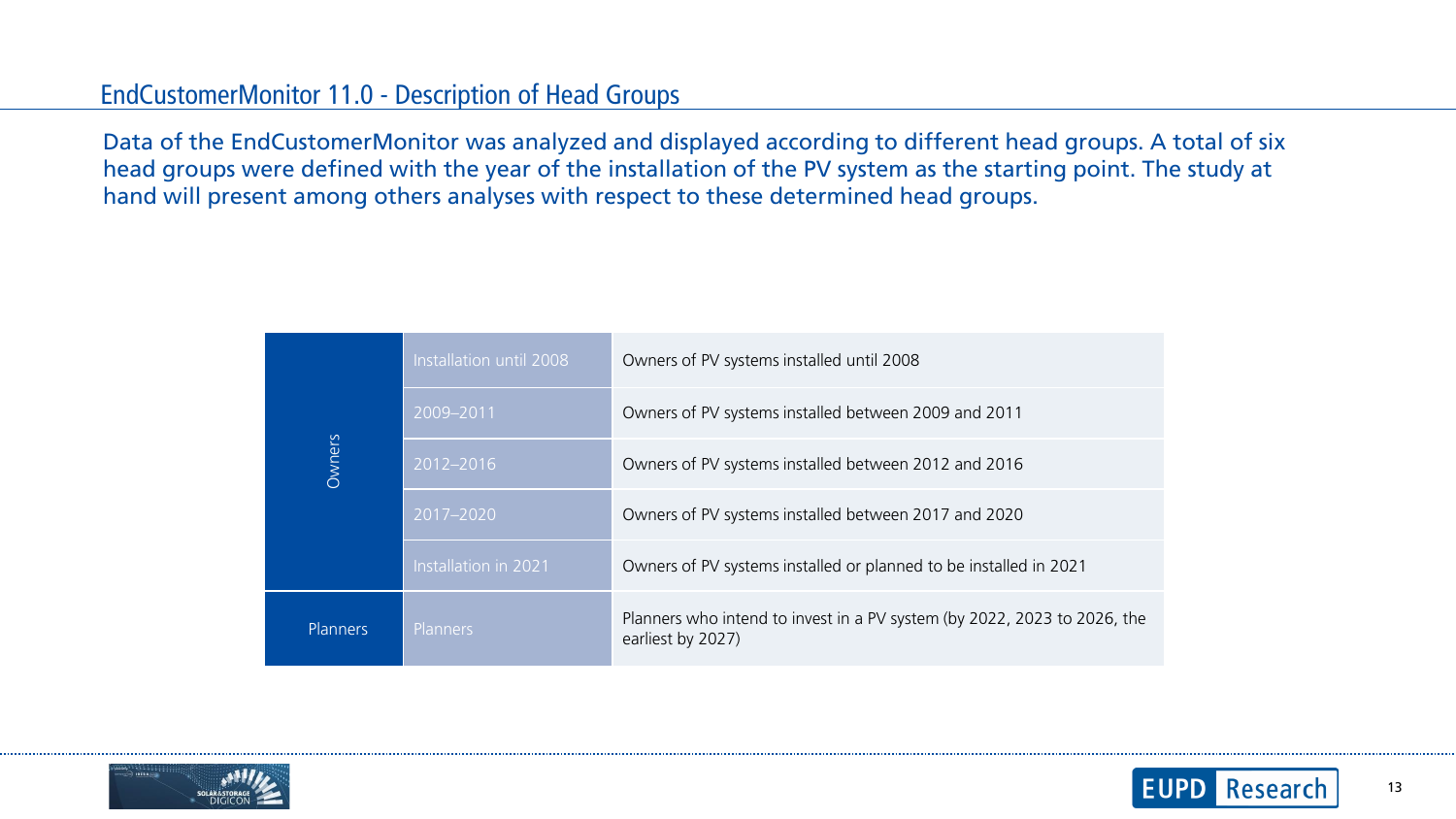### EndCustomerMonitor 11.0 - Energy Storage | Investment Intention

35 percent of the respondents state that they already own an energy storage solution.

• A further seven percent of end customers intend to install a storage system by 2022.

• 21 percent of the respondents have no interest in an energy storage system.





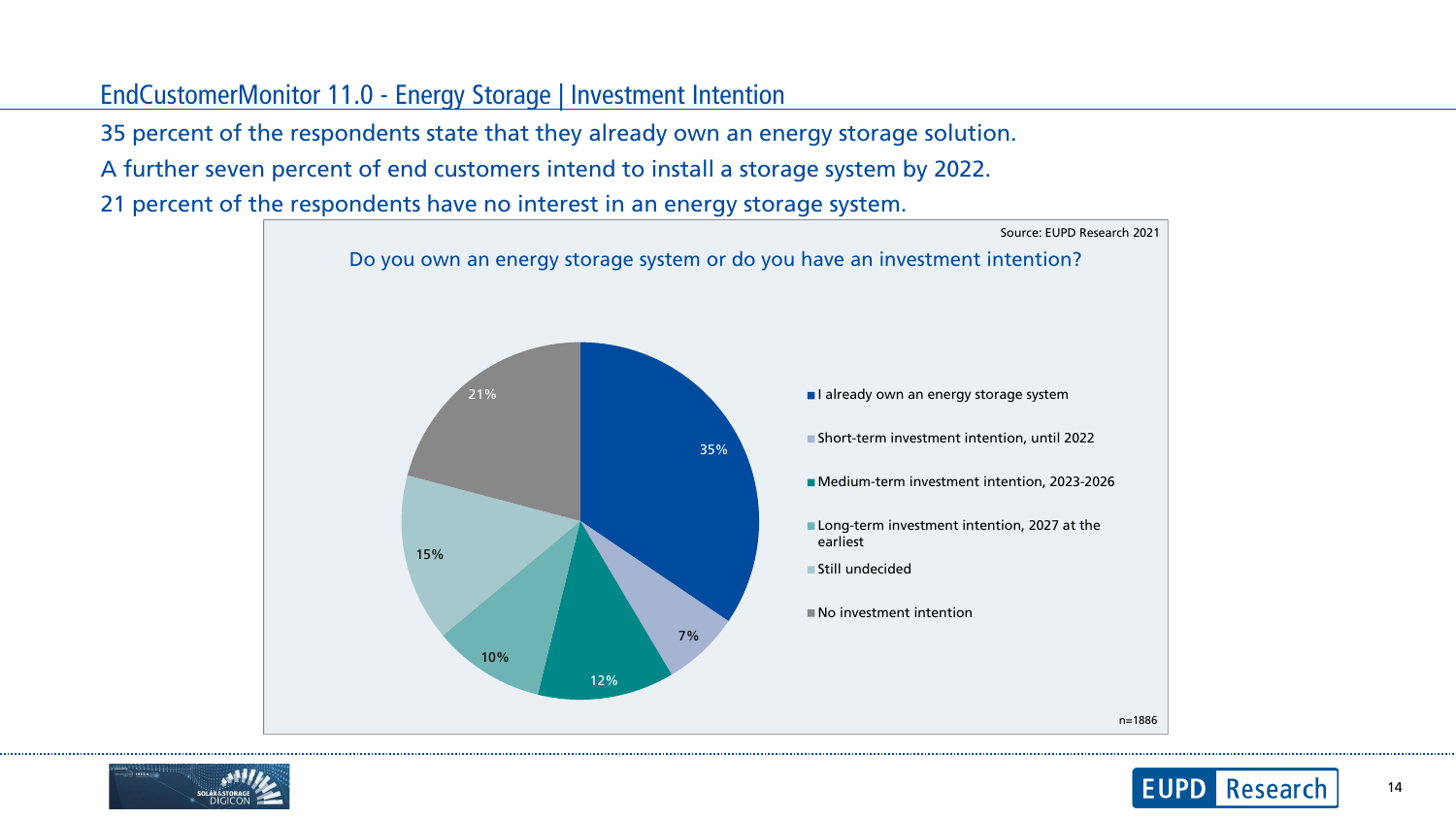#### EndCustomerMonitor 11.0 - Energy Storage | Purchase Barriers

The lack of economic efficiency are the main reasons given against investing in a storage system. • Concerns about the safety of the battery are marginal, but still the third most important issue.





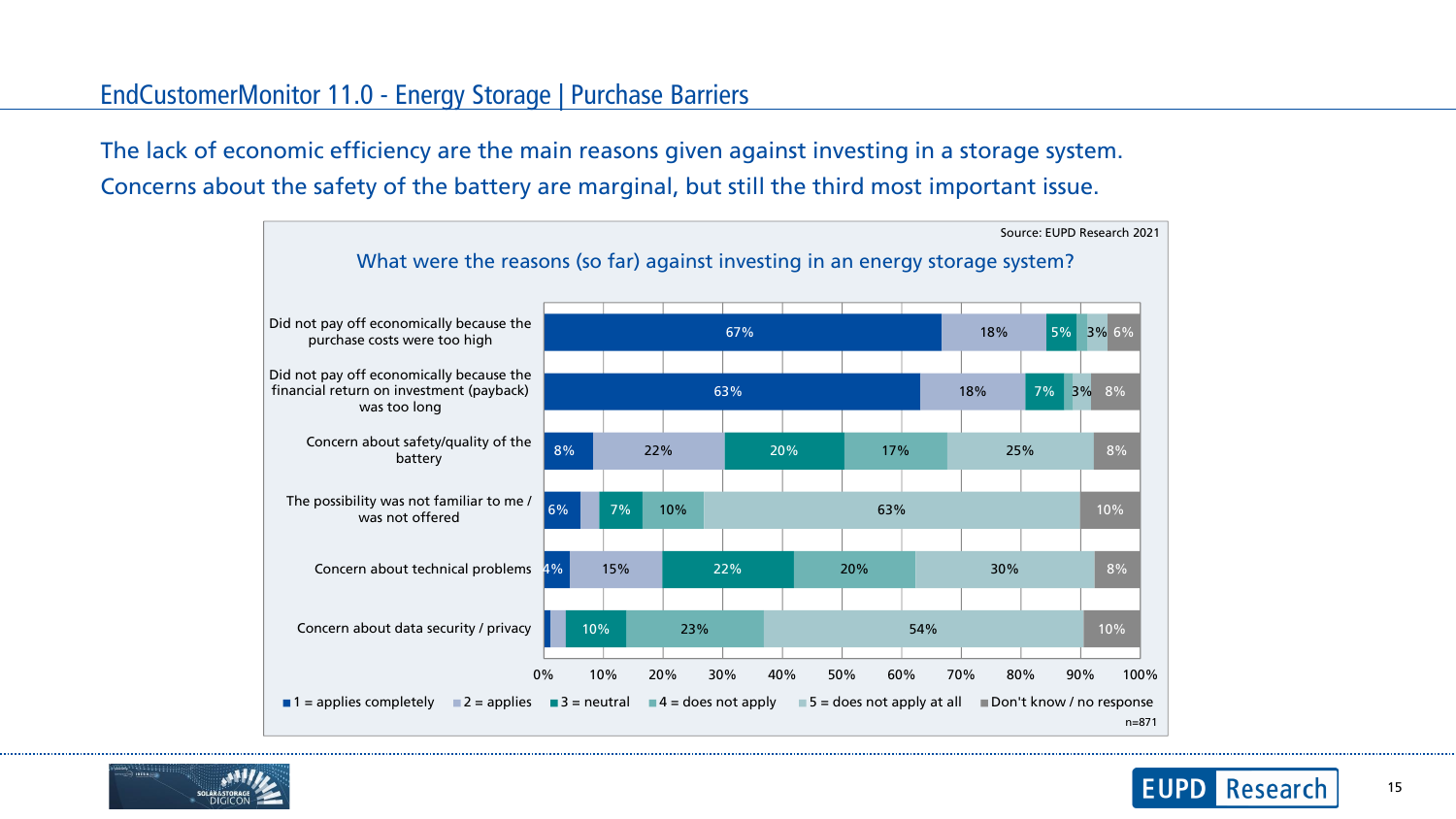#### EndCustomerMonitor 11.0 - Energy Storage | Unaided Brand Awareness

Among all respondents, BYD leads in terms unaided brand awareness for electric storage systems, followed by Tesla and LG Chem. The renowned German brands have decreased in awareness





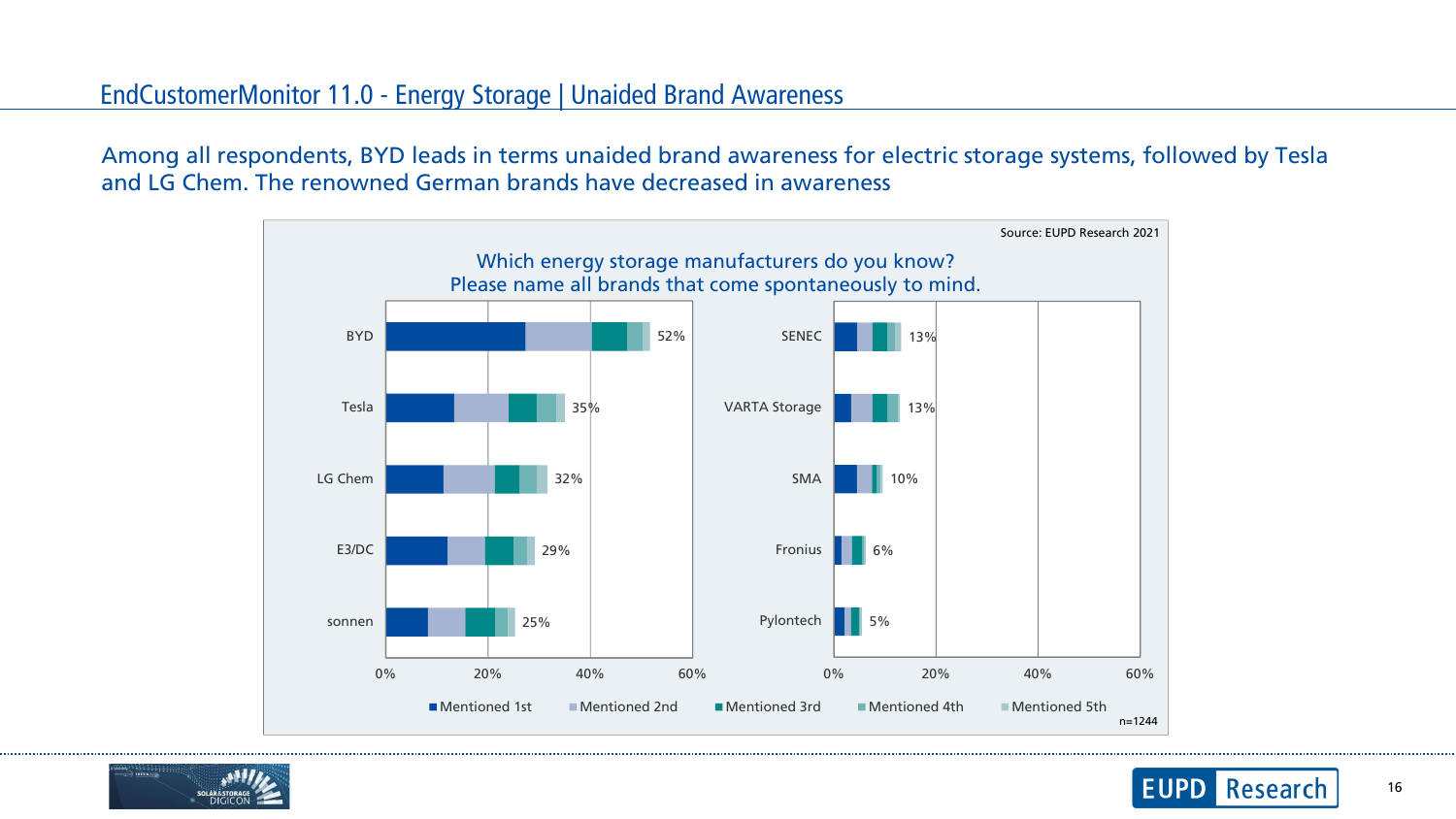## EndCustomerMonitor 11.0 – Energy Storage | System Type

• Almost half of the surveyed storage owners and planners until 2022, have or are planning a storage system with a hybrid inverter. DC-coupled systems and 3-phase inverters outweigh AC-coupled as well as hybrid systems and 1 phase inverters.



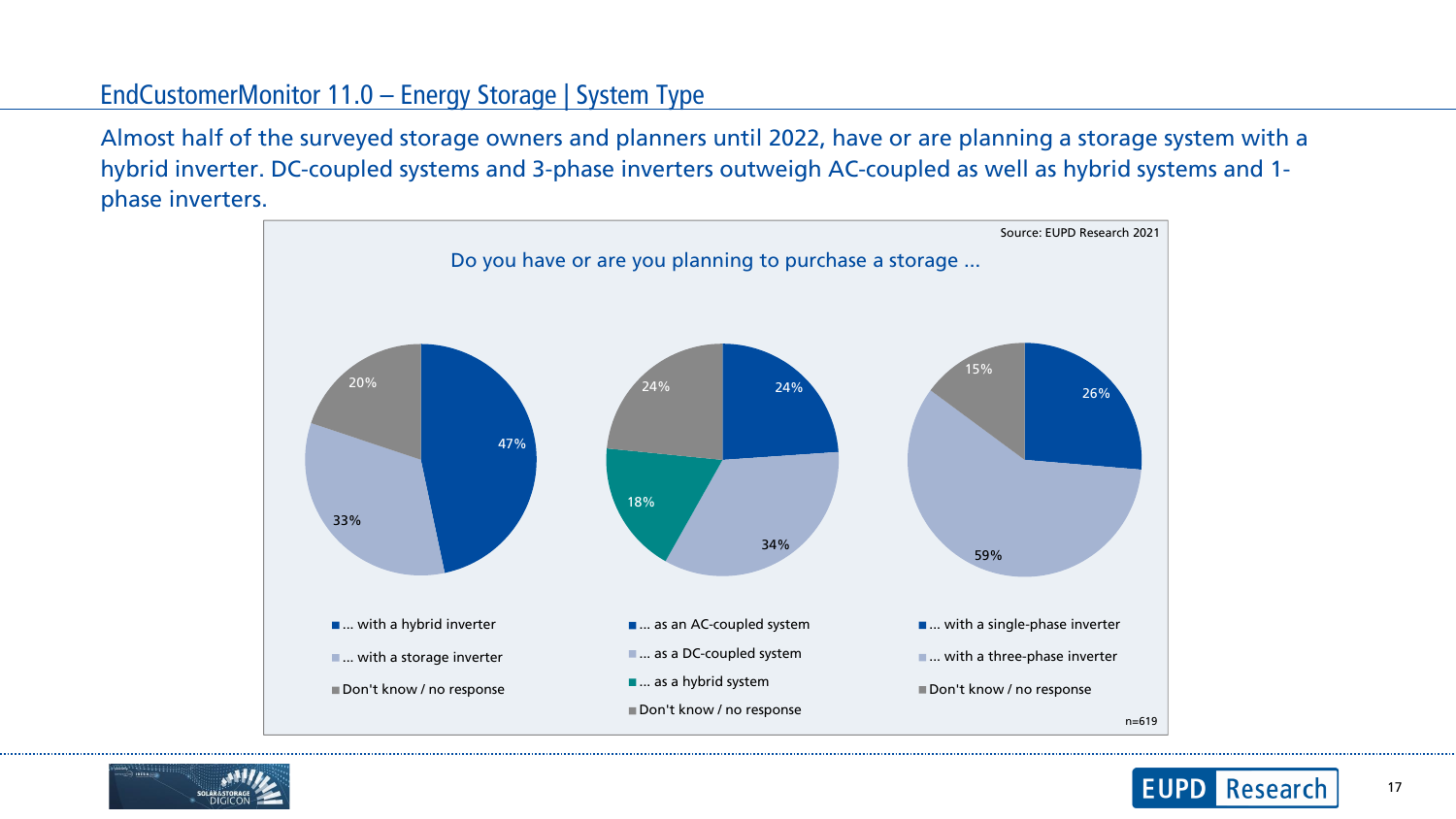## EndCustomerMonitor 11.0 - Energy Storage | Important Aspects

• 80 percent of the storage owners and planners until 2022, consider the aspect of self-consuming the solar electricity in the investment decision making process for an energy storage system.





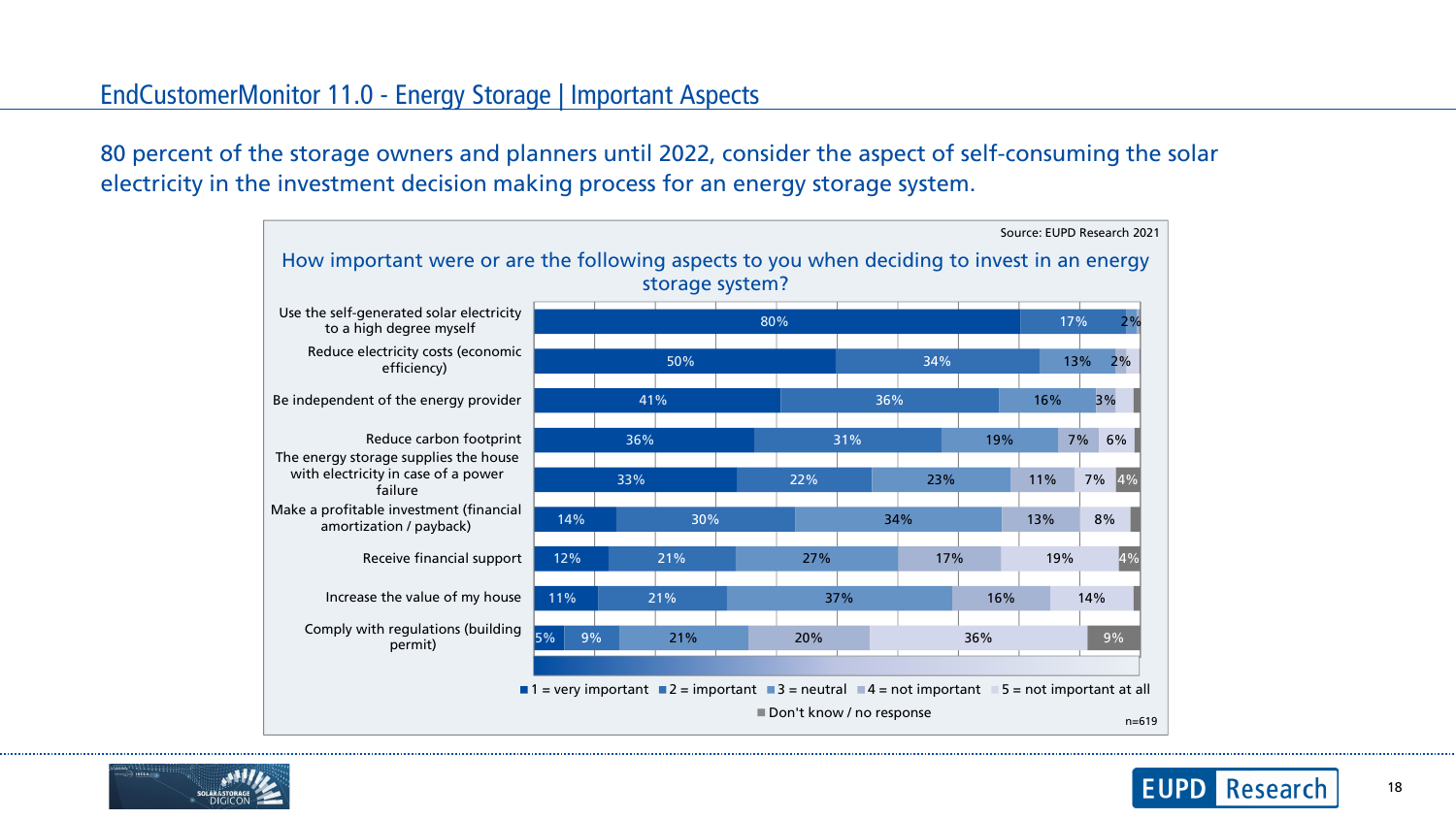#### EndCustomerMonitor 11.0 – Energy Storage | Brand Purchase

29 percent of the respondents who own an energy storage, have a system from BYD. Tesla, despite its high brand awareness, is not featured amongst the most purchased storage solution providers.





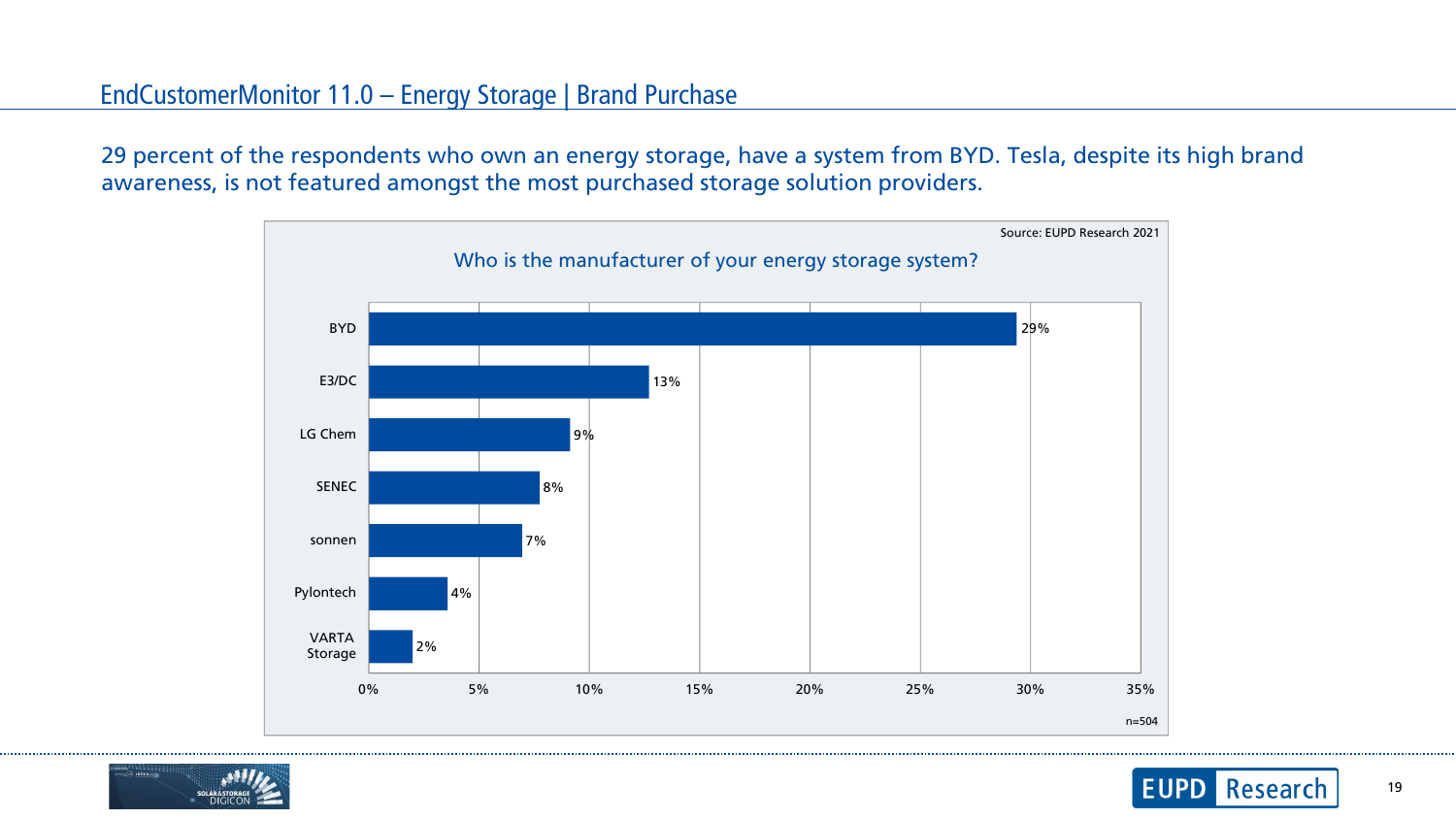## EndCustomerMonitor 11.0 - Electric Vehicle | Important factors

• 73 percent of those respondents who are interested in an electric car or already own one, state that the ability to charge at home with a wallbox would be or is a very important aspect for purchasing an electric car.





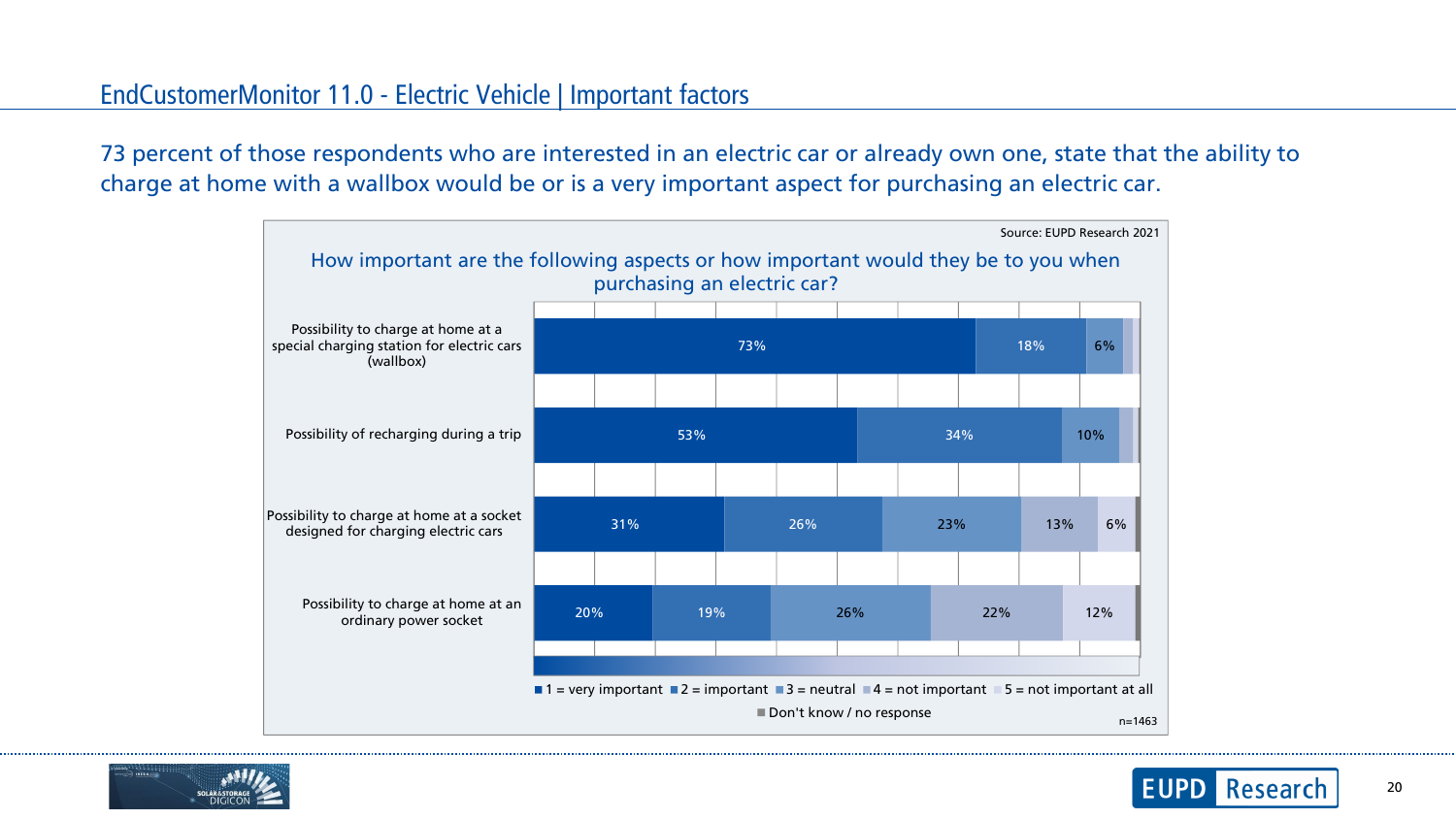#### EndCustomerMonitor 11.0 - Electric Vehicle | Purchase Motives

Environmental awareness and technological aspects are the most frequently named reasons for purchasing an electric car, and significantly outweigh monetary aspects.





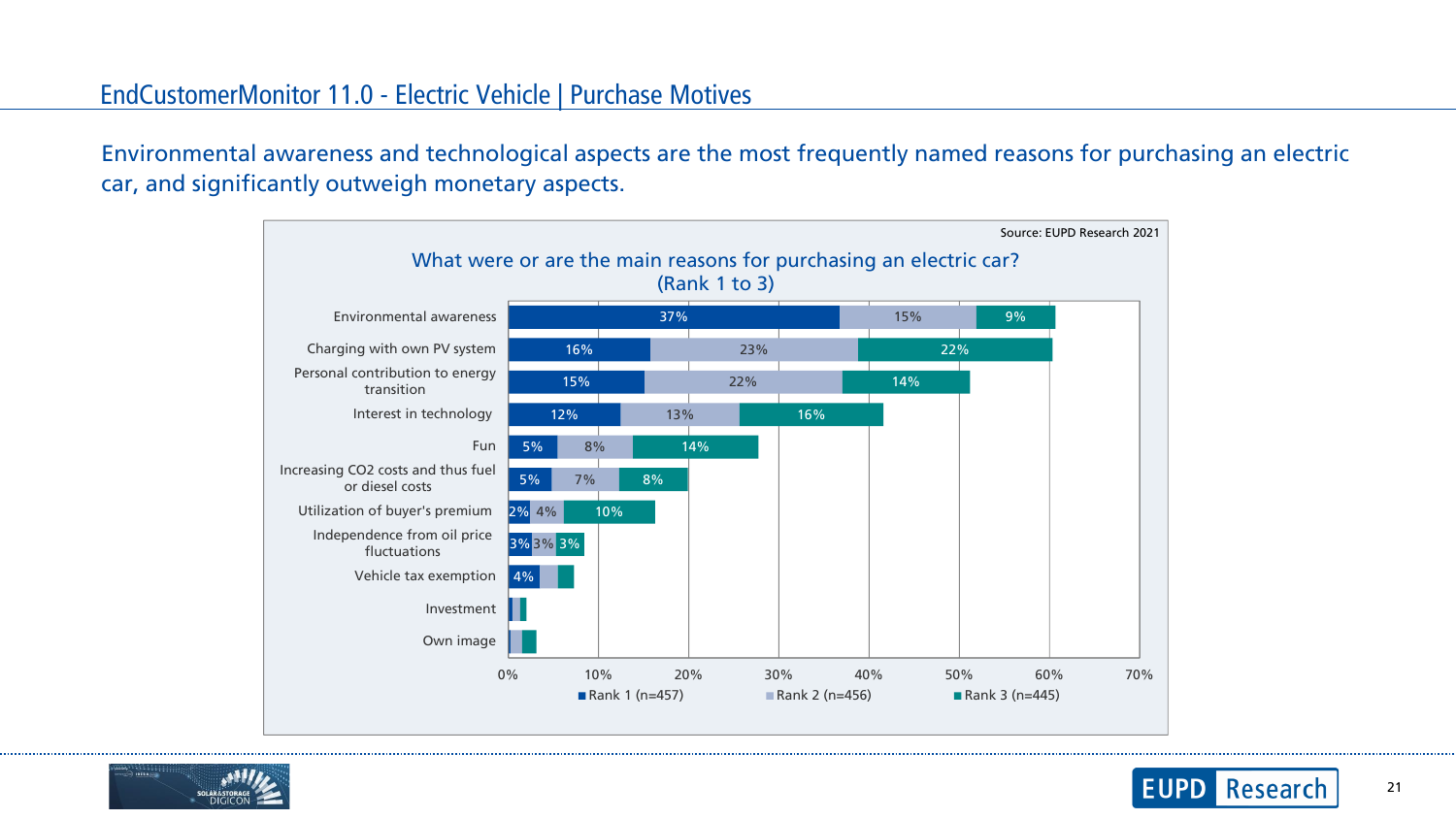#### EndCustomerMonitor 11.0 - Wallbox | Purchase decision

• For 68 percent of the respondents who already own a wallbox or are interested in a wallbox, charging their own PV electricity was or is very important when buying a wallbox.





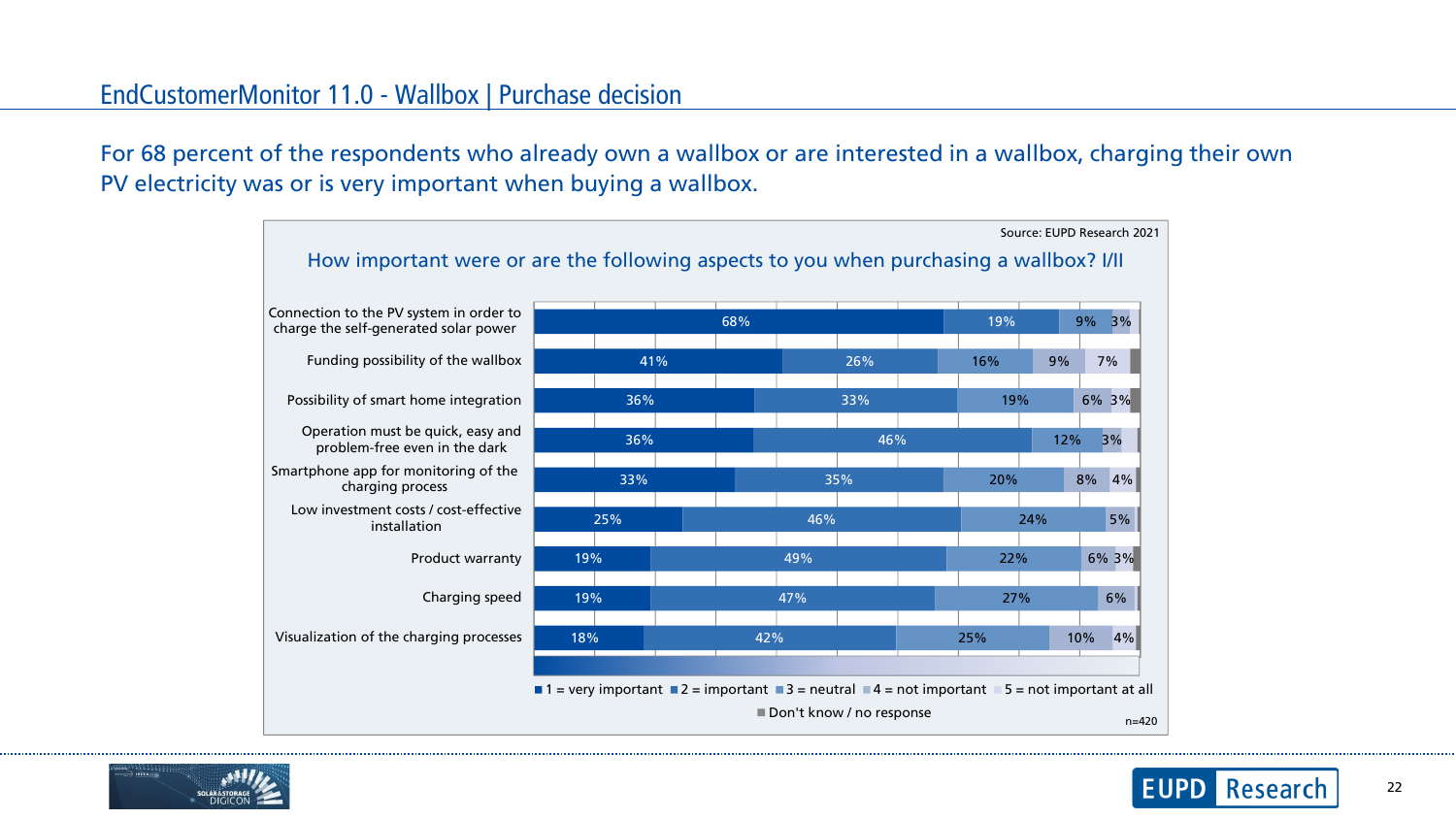#### EndCustomerMonitor 11.0 - Summary